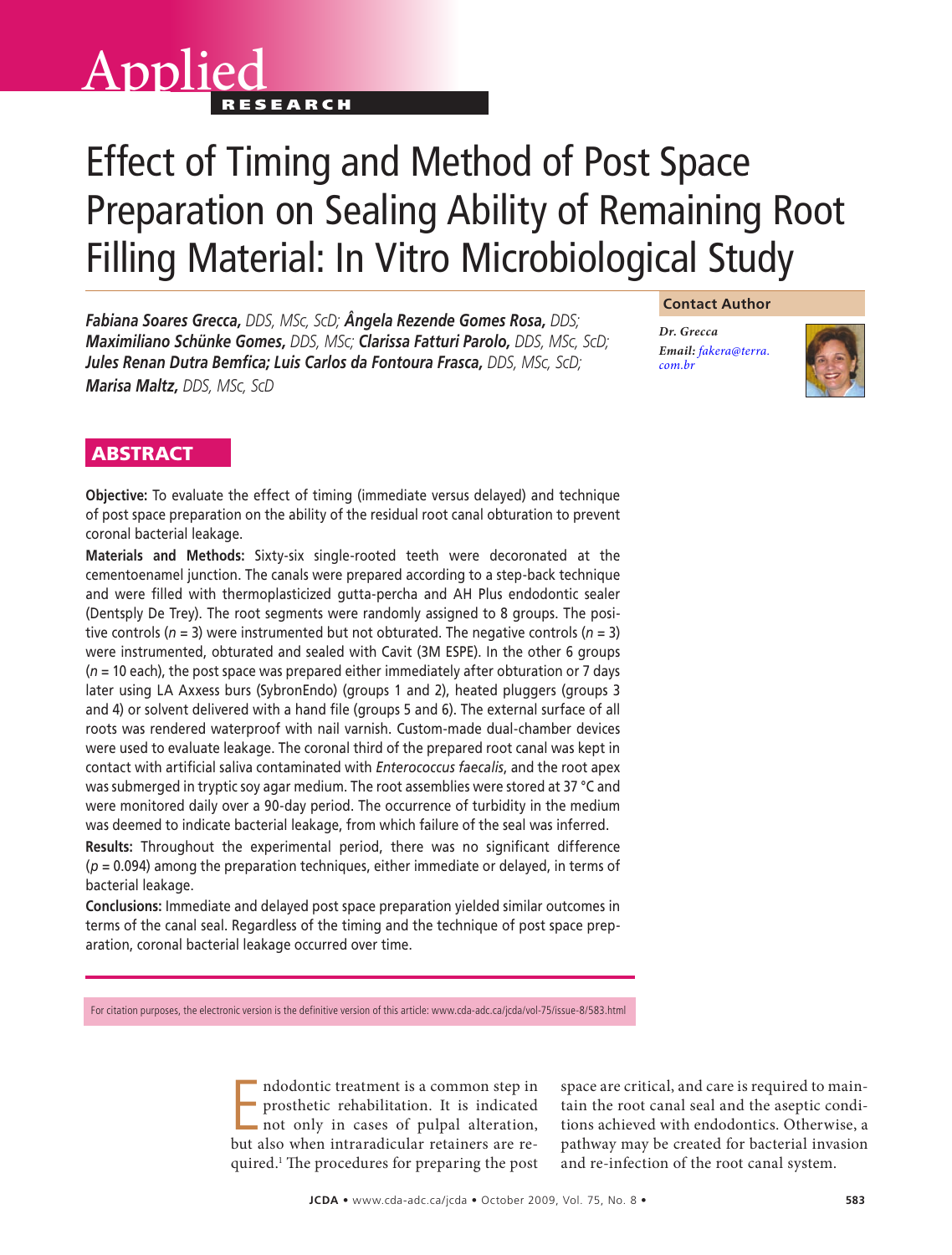Microorganisms and their byproducts are the primary cause of pulpal and periapical pathosis.2 In particular, *Enterococcus faecalis* can penetrate dentinal tubules quickly and deeply, is resistant to intracanal medications and has been associated with refractory cases of such problems.3,4

Although the creation of a hermetic 3-dimensional seal in endodontically treated teeth remains a challenge, the residual root canal obturation should, in theory, act as a physical barrier to prevent fluid and microbial leakage that might lead to endodontic failure.

The procedures for preparing the post space are therefore critical, and care is required to maintain the root canal seal and the aseptic conditions achieved with endodontics.5,6 Depending on the technique (mechanical [burs/drills], physical [heated instruments] or chemical [solvents]<sup>1,5,7</sup>) and the timing (either immediately after obturation of the root canal or at some later time<sup> $7-9$ </sup>), the residual filling material may become displaced, which creates a pathway for bacterial invasion and re-infection of the root canal system.

The purpose of this study was to evaluate the effect, over a 90-day experimental period, of timing (immediate versus delayed) and technique (burs, pluggers or solvent) of post space preparation on the sealing ability of the remaining root filling material against coronal leakage of *Enterococcus faecalis*. The null hypothesis was that the timing and method of post space preparation would have no influence on the sealing ability of the remaining apical filling.

#### **Materials and Methods**

This study was approved by the Ethics in Research Committee of the Federal University of Rio Grande do Sul.

 Sixty-six extracted human single-rooted teeth with straight roots and closed apices were randomly selected and checked for absence of root caries, cracks and structural defects. The crown of each tooth was removed at the cementoenamel junction, and the roots were stored in buffered 10% formalin solution until use.

The root canal of each specimen was irrigated with 1% sodium chloride (NaOCl) and explored with a size 10 K-file (Dentsply/Maillefer, Ballaigues, Switzerland). For each specimen, the file was introduced into the canal and advanced until its tip could be seen through the apical foramen. The working length was defined as 1 mm less than the length of the root. The teeth were prepared with a hand instrumentation technique using size 15 to 50 K-files. The last instrument for each tooth was the size 50 K-file, to standardize the enlargement of the canals. The root canals were irrigated with 2 mL of 1% NaOCl at each change of file size, followed by aspiration and drying with absorbent paper points (Tanari, Manaus, Brazil).



**Figure 1:** Example of radiograph used to evaluate the quality of the root filling, specifically, homogeneity and apical extension.

Three root segments were randomly selected for the positive control group (root canals that were instrumented but not obturated). The remaining roots were filled according to Tagger's hybrid technique with AH Plus endodontic sealer (Dentsply De Trey GmbH, Konstanz, Germany) and #50 principal gutta-percha cone and fine to medium accessory gutta-percha cones (Dentsply De Trey) for obturation. Buccolingual and mesiodistal radiographs were obtained to evaluate the quality of the root filling, specifically homogeneity and apical extension. If voids were detected, additional accessory gutta-percha cones were inserted using the lateral condensation method and Tagger's hybrid technique to ensure that the fillings were well compacted. Excess material was removed by application of a heated plugger at the coronal level, and the remaining filling material was vertically condensed using Schilder pluggers 3 and 4 (Dentsply Maillefer) (**Fig. 1**). At this point, 3 roots were randomly selected for the negative control group (root canals that were obturated but did not undergo post preparation).

The post space was prepared immediately after the root canal obturation or 7 days later using burs (groups 1 and 2, respectively), heated pluggers (groups 3 and 4, respectively) or solvent delivered with a hand file (groups 5 and 6, respectively) (**Table 1**). The external surface of all roots was rendered waterproof with nail varnish. In all experimental groups, the root fillings were reduced to a length of 4 mm in the apical third. The roots scheduled for delayed post space preparation (groups 2, 4 and 6) were stored for 7 days at 100% relative humidity at 37 °C to allow for complete setting of the sealer.

For roots in groups 1 and 2, a rotating LA Axxess bur (SybronEndo, Glendora, CA) coupled to a low-speed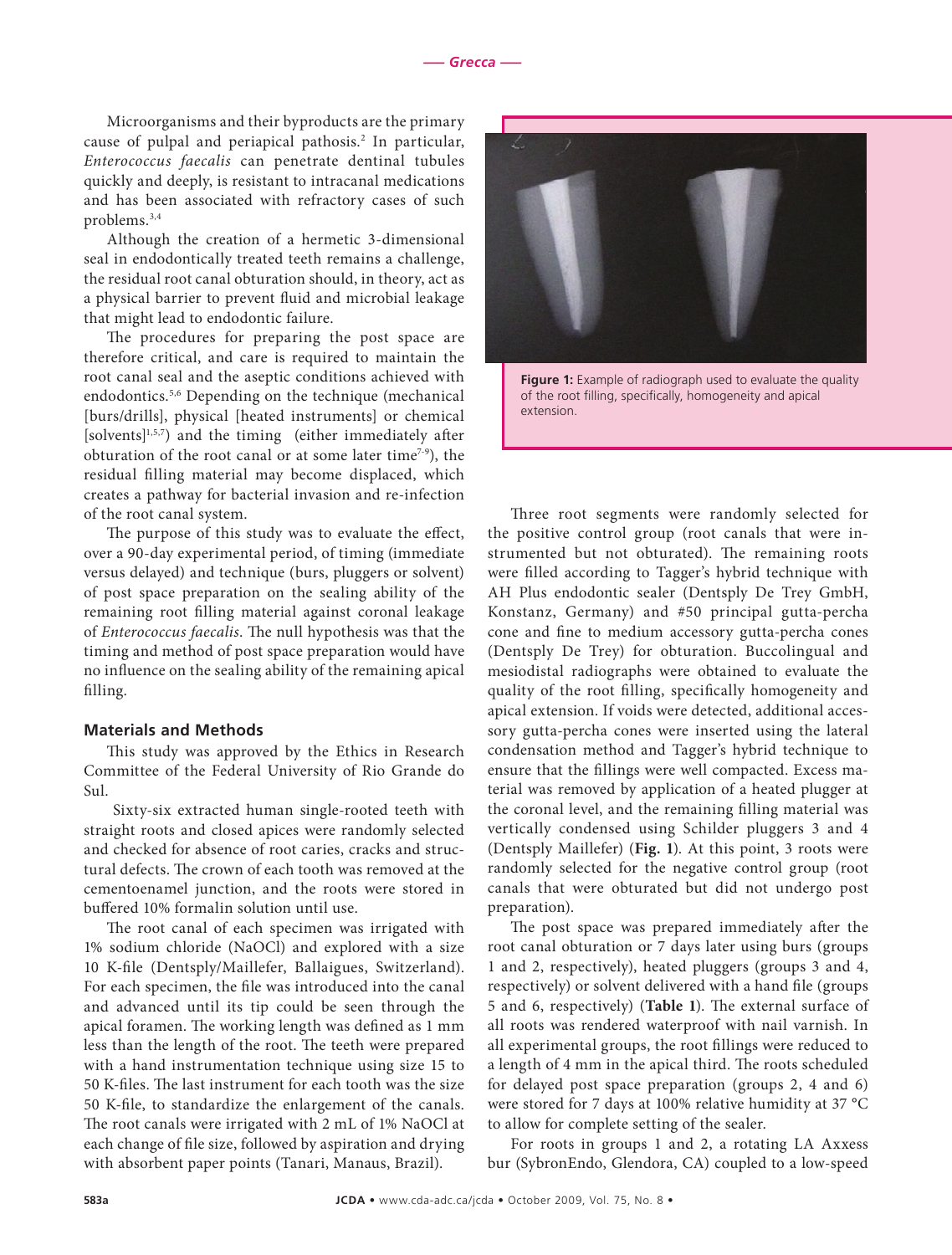| <b>Group</b> | $\mathsf{n}$    | <b>Post space preparation</b> | <b>Timing of post space preparation</b> |
|--------------|-----------------|-------------------------------|-----------------------------------------|
|              | 10              | LA Axxess                     | Immediately                             |
|              | 10              | LA Axxess                     | 7 days later                            |
|              | 10 <sup>a</sup> | Heated pluggers               | Immediately                             |
|              | 10              | Heated pluggers               | 7 days later                            |
|              | 10              | Solvent                       | Immediately                             |
|              | 10 <sup>a</sup> | Solvent                       | 7 days later                            |

#### **Table 1** Experimental groups

*a One sample discarded because of handling problems during bacterial inoculation.*

handpiece was introduced into the canal to the predetermined length. The bur was inserted and withdrawn several times with rotation until the filling material had been completely removed from the canal walls. For groups 3 and 4, the post space was created using heated size 2 and 3 Rhein root canal pluggers (Golgran Ind., São Paulo, Brazil) inserted to the predetermined length. For groups 5 and 6, the solvent xylol was delivered with a K-file to the predetermined length.

Vertical force was applied with cold Schilder pluggers to compact the remaining root filling mass. Excess sealer was removed from the canal walls with cotton pellets soaked in alcohol. Cleanness of the canal walls was confirmed radiographically.

The obturated root segments were sterilized with ethylene oxide.

To determine the presence of bacterial leakage, a dual-chamber device similar to the one designed by Torabinejad and colleagues<sup>10</sup> was fabricated for each root.

*Enterococcus faecalis* (ATCC 29212) was used for the bacterial leakage test. The bacteria were maintained in tryptic soy agar (TSA, Merck KGaA, Darmstadt, Germany) at 4 ºC. The strain was subcultured weekly in the same medium. A loop of the *E. faecalis* strain retrieved from this medium was diluted in 10 mL of saline. The concentration of the microbial suspension was adjusted to achieve a turbidity equivalent to tube 1 of the McFarland standard (Bio Mérieux, Marcy L'Étoile, France), to ensure a bacterial concentration of about  $3 \times 108$  colony-forming units per millilitre, corresponding to an optical density between 0.036 and 550 nm, as measured with a spectrophotometer (Spectronic 21D, Milton Roy Company, Rochester, NY). This wavelength was used to standardize the amount of inoculum at each change of the culture broth.

About 1 mL of a mixture of bacterial suspension and sterile artificial saliva (ratio 3:1) was added to each Eppendorf tube, which was then sealed. The glass vials containing the Eppendorf tube and root assemblies were stored at 37 °C for 90 days. To ensure the viability of the biological tracer, the microorganism–TSA–saliva

mixtures were renewed weekly during the experimental period. The mixture in each Eppendorf tube was aspirated with a sterile disposable needle and syringe and discarded, and was immediately replaced with freshly prepared mixture. To confirm the sterility of the culture medium used in the experiment, a sample was placed in a covered glass vial and visually monitored daily.

Over the 90-day experimental period, the culture medium in the lower chamber of each device was checked daily by a calibrated examiner who was blinded to the group assignment of each root. The presence of turbidity in the medium in which the apices of the roots inoculated with *E. faecalis* were submerged was deemed to indicate that bacteria had penetrated through the residual filling material and reached the medium. The time elapsed (in days) until the occurrence of turbidity was recorded for each sample, at which point the sample was discarded. Lack of turbidity of the medium indicated no bacterial leakage.

The Kaplan–Meier method was used to estimate survival curves for each experimental group, with "death" of a specimen deemed to have occurred at the time when bacterial turbidity was first observed. Log-rank testing was used to compare the survival curves at the 5% significance level.

# **Results**

The positive controls exhibited bacterial leakage after 1 day of inoculation, whereas no leakage was observed for the negative controls over the entire 90-day period. The control sample of the culture medium showed no turbidity, which indicated that no bacterial growth occurred. One sample from group 3 (prepared by heated plugger immediately after obturation) and another from group 6 (prepared by solvent after 7-day delay) were discarded because of handling problems during bacterial inoculation.

Throughout the experimental period, there was no statistically significant difference ( $p = 0.094$ ) among the preparation techniques when performed immediately or after a 7-day delay (**Fig. 2**, **Tables 2–4**).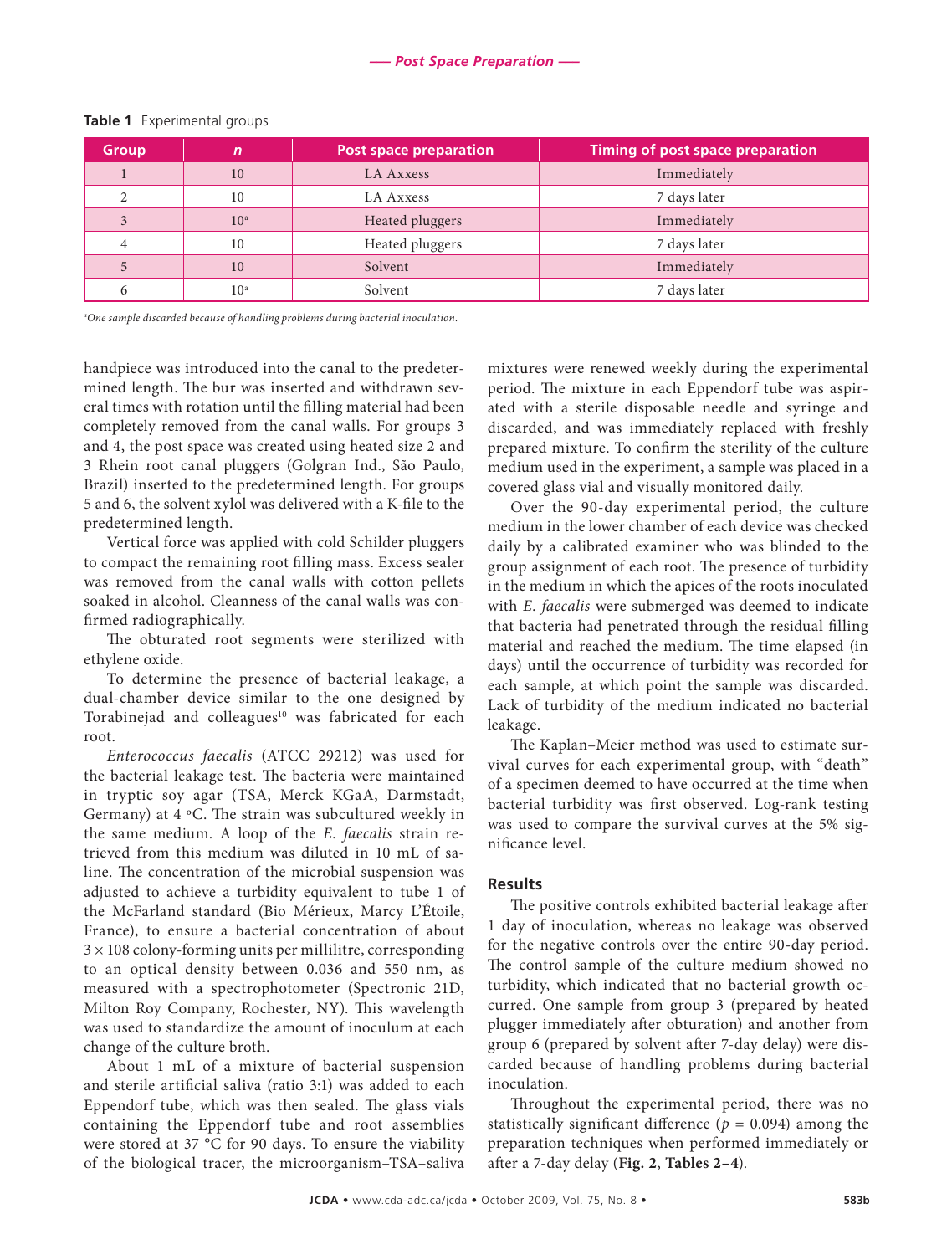

**Figure 2:** Kaplan–Meier survival curves for bacterial leakage in the experimental groups over the 90-day period.  $LA = LA$  Axxess burs,  $HP =$  heated pluggers,  $S =$  solvent.

### **Discussion**

In the study reported here, there was no significant difference in the sealing ability of the remaining root filling material related to the technique or the timing of post space preparation, consistent with the findings of previous studies.8,9 The null hypothesis was therefore rejected.

However, in the first 20 days, maintenance of the seal was excellent for the roots for which heated pluggers were used immediately after obturation (group 3), as none of these specimens presented any bacterial leakage (turbidity of medium) during this period (**Table 2**). In clinical terms, this period corresponds to the time required for post space preparation and cementation of the intraradicular retainer. Attention to the adaptation and appropriate sealing of temporary elements that form the foundation of the intraradicular retainer and the subsequent definitive restoration are clinically important. If the post space is prepared immediately, it can be done by the endodontist, which facilitates maintenance of the aseptic chain.

In a previous study,<sup>7</sup> the root canals were filled with the same sealer, using the same technique, as in this study, and significantly more dye leakage occurred when the post space was prepared 1 week after obturation, relative to preparation immediately after obturation. The authors of that study hypothesized that when post space preparation is delayed, the sealer sets completely, such that removal of the filling mass later on causes movement that disrupts the bond at the sealer interface.

In the study reported here, LA Axxess rotary instruments were used for post space preparation, but no leakage studies involving this instrument were found in a search of the literature. Although some authors have reported that the use of rotary instruments does not disrupt the integrity of the apical seal, Haddix and colleagues<sup>11</sup> found significantly greater leakage after removal of gutta-percha with Gates Glidden drills and GPX instruments than after removal with heated pluggers.

Another factor that may jeopardize the apical seal during post space preparation is the length of the residual filling material. The amount of gutta-percha left in the apex in the current study was in accordance with several previous reports,7,12-14 in which the authors advocated that a minimum of

4 mm of filling material should remain in the root canal to prevent bacterial leakage. In addition, the length of the remaining filling was very close to the length that is clinically accepted as the minimal limit of apical obturation in endodontically treated teeth scheduled for placement of an intraradicular retainer.<sup>11</sup>

In the present study, the durability of canal sealing was similar, regardless of technique and regardless of the timing of post space preparation. Monitoring of the prepared teeth over a period of 90 days showed that, regardless of the technique, the remaining filling material did not prevent coronal leakage of *E. faecalis*.

The 90-day experimental period was based on the methods in previous coronal leakage studies.12-14 However, dental practitioners should also be aware of the possibility of bacterial invasion through obturated root canals in a shorter time (20 to 50 days), as observed in this study and reported elsewhere.<sup>4,10</sup> These findings confirm that the presence of residual root canal obturation delays but cannot prevent bacterial invasion within root canals exposed to the oral environment. The more quickly the prosthetic rehabilitation of endodontically treated teeth is completed, the smaller the chances of failure of the canal seal.

Various in vitro methodologies, such as the use of radioisotopes, dye and pressure-driven fluid systems, have been used to evaluate the seal of root-filled teeth, but the results have been inconsistent. 8,9,12,15,16 However,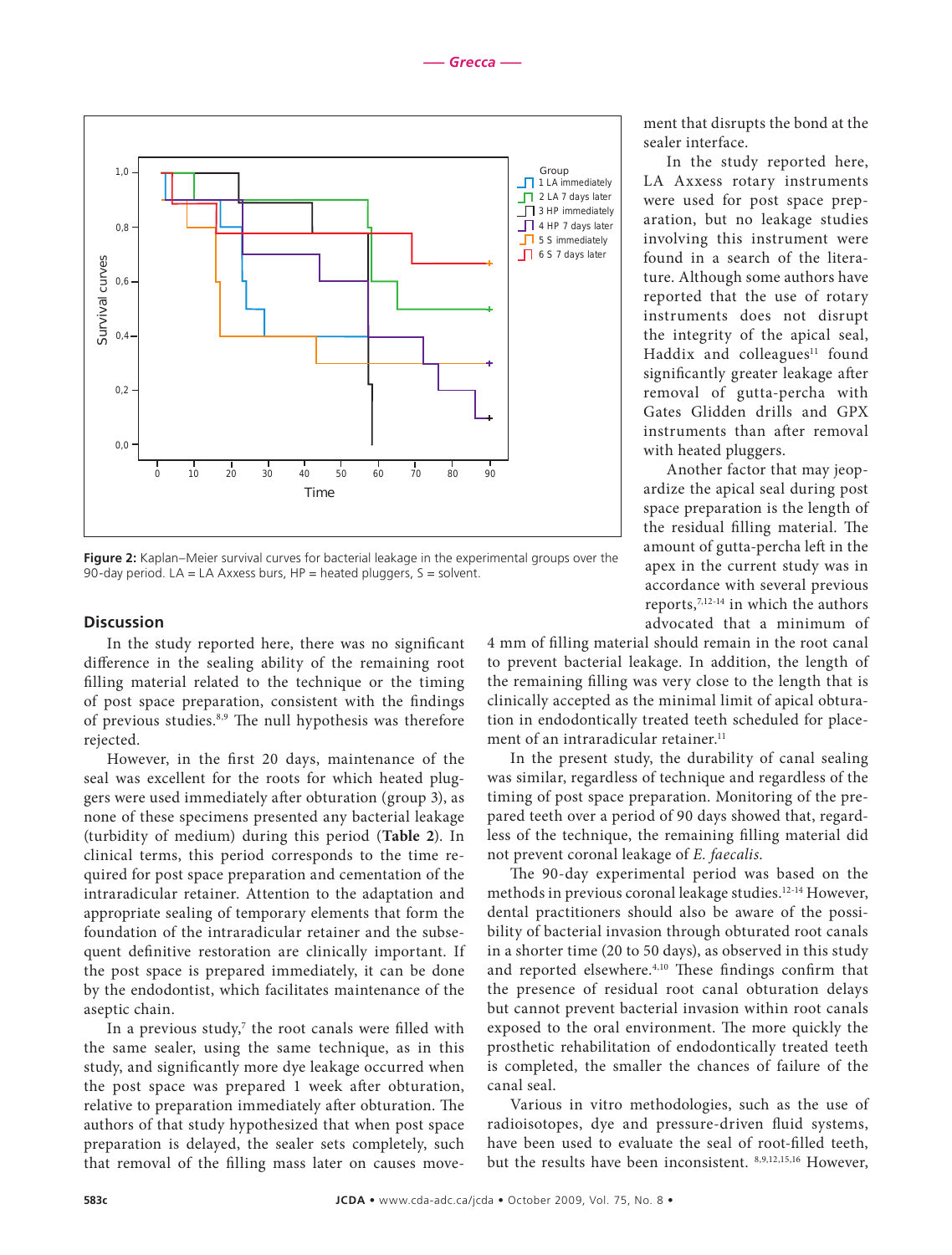|                                            | Time of assessment; no of specimens with bacterial leakage |                |                |                |                |                |               |               |               |
|--------------------------------------------|------------------------------------------------------------|----------------|----------------|----------------|----------------|----------------|---------------|---------------|---------------|
| <b>Group</b>                               | Day 10                                                     | <b>Day 20</b>  | <b>Day 30</b>  | Day 40         | <b>Day 50</b>  | <b>Day 60</b>  | <b>Day 70</b> | <b>Day 80</b> | <b>Day 90</b> |
| 1. LA Axxess,<br>immediate $(n = 10)$      |                                                            | $\overline{2}$ | 6              | 6              | 6              | 7              | 7             | 7             | 7             |
| 2. LA Axxess,<br>delayed $(n = 10)$        | $\mathbf{1}$                                               |                |                | 1              |                | $\overline{4}$ | 5             | 5             | 5             |
| 3. Heated pluggers,<br>immediate $(n = 9)$ | $\Omega$                                                   | $\theta$       | $\mathbf{1}$   | $\mathbf{1}$   | $\overline{2}$ | 9              | 9             | $\mathbf{Q}$  | 9             |
| 4. Heated pluggers,<br>delayed $(n = 10)$  | $\mathbf{1}$                                               |                | 3              | 3              | $\overline{4}$ | 6              | 6             | 8             | 9             |
| 5. Solvent, immediate<br>$(n = 10)$        | $\mathfrak{D}$                                             | 6              | 6              | 6              | 7              | 7              | 7             | 7             | 7             |
| 6. Solvent, delayed<br>$(n = 9)$           | $\mathbf{1}$                                               | 2              | $\overline{2}$ | $\overline{2}$ | 2              | $\overline{2}$ | 3             | 3             | 3             |

**Table 2** Frequency of bacterial leakage by study group, over the 90-day experimental period

**Table 3** Frequency of bacterial leakage according to type of post space preparation, over the 90-day experimental period

|                                 | Time of assessment; no. of specimens with bacterial leakage |               |                 |               |               |        |               |               |               |
|---------------------------------|-------------------------------------------------------------|---------------|-----------------|---------------|---------------|--------|---------------|---------------|---------------|
| <b>Method of</b><br>preparation | Day 10                                                      | <b>Day 20</b> | <b>Day 30</b>   | <b>Day 40</b> | <b>Day 50</b> | Day 60 | <b>Day 70</b> | <b>Day 80</b> | <b>Day 90</b> |
| LA Axxess<br>$(n = 20)$         | $\mathfrak{D}$                                              | 3             | $7\phantom{.0}$ | 7             | 7             | 11     | 12            | 12            | 12            |
| Heated pluggers<br>$(n = 19)$   |                                                             |               | 4               | 4             | 6             | 15     | 15            | 17            | 18            |
| Manual<br>$(n = 19)$            | 3                                                           | 8             | 8               | 8             | 9             | Q      | 10            | 10            | 10            |

**Table 4** Frequency of bacterial leakage according to timing of post space preparation, over the 90-day experimental period

|                                 | Time of assessment; no. of specimens with bacterial leakage |               |               |               |               |               |               |        |               |
|---------------------------------|-------------------------------------------------------------|---------------|---------------|---------------|---------------|---------------|---------------|--------|---------------|
| <b>Timing of</b><br>preparation | <b>Day 10</b>                                               | <b>Day 20</b> | <b>Day 30</b> | <b>Day 40</b> | <b>Day 50</b> | <b>Day 60</b> | <b>Day 70</b> | Day 80 | <b>Day 90</b> |
| Immediate<br>$(n = 29)$         | 3                                                           | 8             | 13            | 13            | 15            | 23            | 23            | 23     | 23            |
| Delayed<br>$(n = 29)$           |                                                             | 4             | 6             | 6             |               | 12            | 14            | 16     |               |

all of these studies have indicated some extent of coronal leakage. Among the in vitro methods that have been used, testing for bacterial leakage reflects clinical reality, since it uses a biological marker.

Several bacterial species have been used to assess leakage in obturated root canals.10,13,15,16 Because of its capacity to invade dentinal tubules, compete with other microorganisms and resist nutritional privation, *E*. *faecalis* is the pathogen most frequently isolated from endodontic infections. The choice of *E. faecalis* for this study was based on its bacteriological profile and its ease of handling in in vitro assays.<sup>3,4</sup>

Endodontic sealers are used to fill the interface between the gutta-percha and the root canal walls. AH Plus is an epoxy resin-based sealer with wide clinical acceptance. This material has good physicochemical properties, including sealability and dimensional stability, and an 8-hour setting time.4,7,17,18

The obturated root segments were sterilized with ethylene oxide because it has been demonstrated that